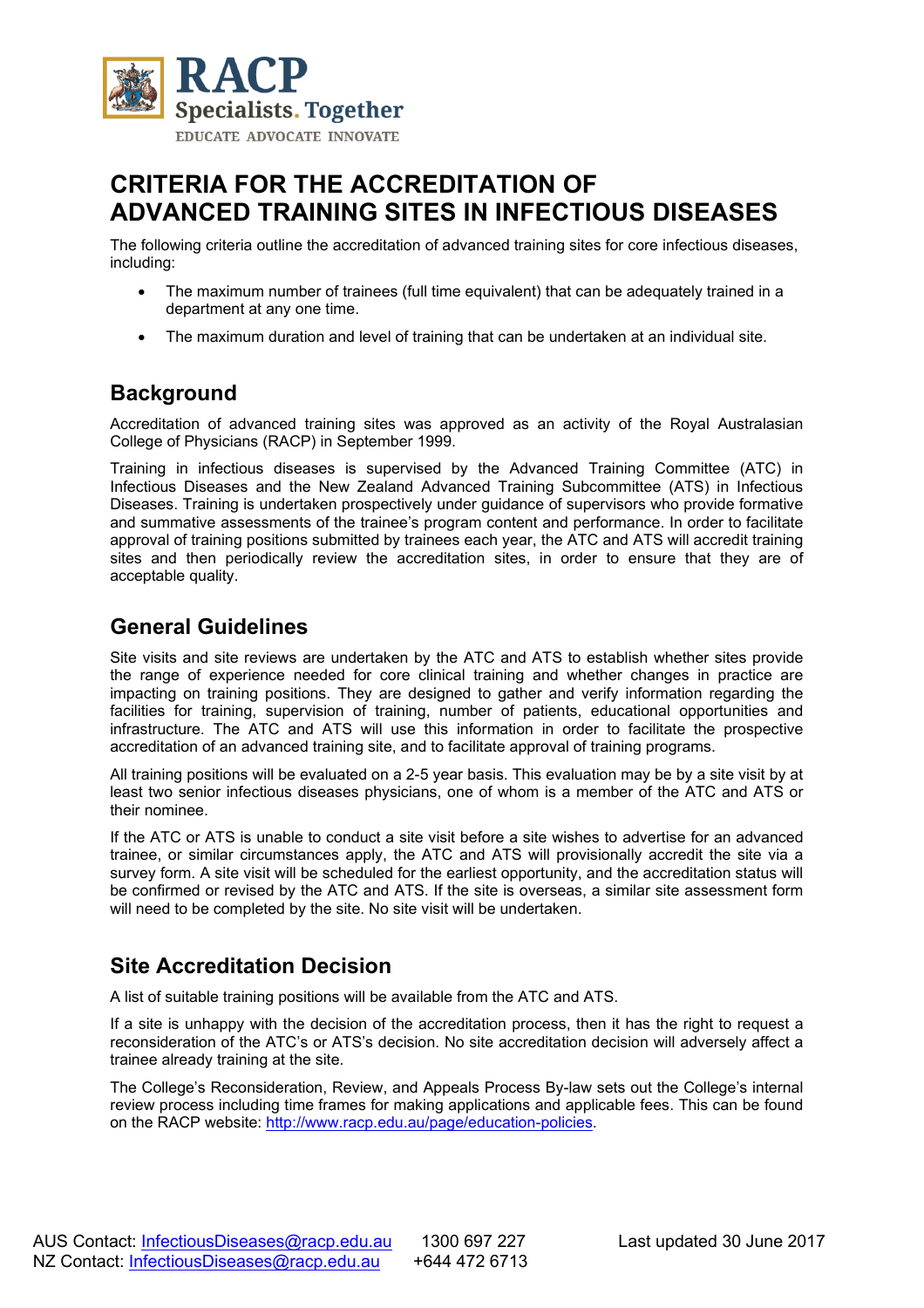

# **ACCREDITATION CRITERIA**

| 1. Supervision                             | There should be a full-time infectious diseases physician or two or more<br>part-time infectious diseases physicians with a total allocation of at least<br>1.0 FTE per week (i.e. full-time equivalent)                                 |
|--------------------------------------------|------------------------------------------------------------------------------------------------------------------------------------------------------------------------------------------------------------------------------------------|
|                                            | An infectious diseases physician will be in attendance to supervise all<br>clinical activities of the trainee(s) and meet with trainee(s) for informal<br>teaching                                                                       |
|                                            | Trainee(s) meet with supervisors at least once a week                                                                                                                                                                                    |
|                                            | Supervisors are up to date with the College's requirements for<br>supervision.                                                                                                                                                           |
|                                            | Consultants will have a proportion of non-clinical administration time,<br>part of which can be directed to supervision of trainees                                                                                                      |
| 2. Facilities and<br><b>Infrastructure</b> | The service employs most of the following in the investigation of patients<br>with suspected or proven infections:                                                                                                                       |
|                                            | <b>Clinical Microbiology</b><br>Other laboratory services including histopathology, clinical<br>chemistry, immunopathology<br>Imaging services including radiology, nuclear medicine,<br>$\blacksquare$<br>echocardiography              |
|                                            | Each trainee has a dedicated office area, readily accessible to the<br>ward/laboratory                                                                                                                                                   |
|                                            | The trainee has a dedicated computer with access to the Pathology IT<br>system, internet, electronic journals and text books                                                                                                             |
|                                            | There are meeting rooms and other facilities available<br>٠                                                                                                                                                                              |
| 3. Profile of Work                         | A consultative service seeing at least 500 Category A consults per year<br>per trainee                                                                                                                                                   |
|                                            | Category A: inpatient or outpatient consults or new admissions under<br>the infectious diseases service                                                                                                                                  |
|                                            | Category A consults must include a comprehensive assessment of a<br>new inpatient or outpatient. This includes documentation within the<br>medical record of this assessment and the clinical plan, and discussion<br>with a consultant. |
|                                            | The following categories are typically included in the profile of work of training<br>sites but do not meet the Category A criteria:                                                                                                     |
|                                            | <b>Category B</b><br>- Follow up inpatient or outpatient consultations                                                                                                                                                                   |
|                                            | <b>Category C</b><br>- Telephone consults<br>- Antimicrobial stewardship rounds<br>- Liaison rounds that do not meet the criteria of Category A consults                                                                                 |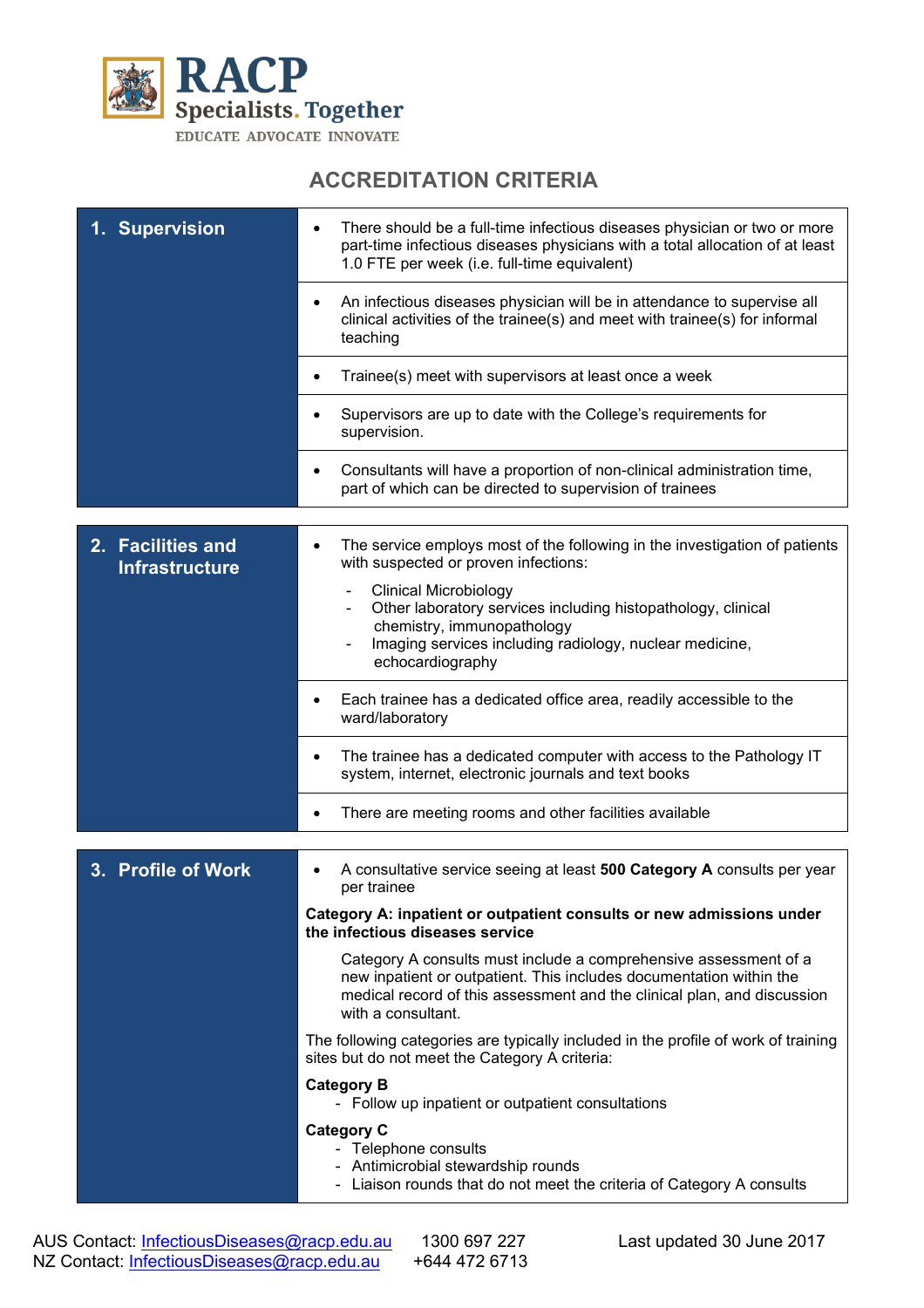

EDUCATE ADVOCATE INNOVATE

|                                    | The trainee has an appropriate range of work determined by the<br>Infectious Diseases Advanced Training Curriculum and Infectious<br>Diseases Advanced Training Program Requirement Handbook.                                                                                                                                                                                                                                                                                                                                                                                                            |
|------------------------------------|----------------------------------------------------------------------------------------------------------------------------------------------------------------------------------------------------------------------------------------------------------------------------------------------------------------------------------------------------------------------------------------------------------------------------------------------------------------------------------------------------------------------------------------------------------------------------------------------------------|
|                                    | Selection of antimicrobial and other relevant drugs<br>Broad case mix exposure to infectious diseases patients<br>Infections in immune-compromised hosts (e.g. burns, HIV/AIDS,<br>pregnancy, neonates and young infants, oncology patients, solid<br>organ transplant recipients)<br>Infection control and immunisation<br>Healthcare associated infections (including surgical infections)<br>Collaboration with public health services<br>Involvement with diagnostic microbiology laboratory<br>Outpatient and community infectious diseases management<br>(including sexually transmitted diseases) |
|                                    | The trainee will have clinical involvement in a range of conditions that<br>$\bullet$<br>reflect the Infectious Diseases Advanced Training Curriculum as such<br>that over 3 years of full time Advanced Training the majority of curricular<br>domains and learning objectives are achieved.                                                                                                                                                                                                                                                                                                            |
|                                    | Experience in being "on-call" for consultation regarding infectious<br>diseases problems.                                                                                                                                                                                                                                                                                                                                                                                                                                                                                                                |
|                                    | Formative assessments of trainees are conducted throughout the period<br>to aid learning and cover the majority of curricula domains.                                                                                                                                                                                                                                                                                                                                                                                                                                                                    |
|                                    | Quality assurance activities could include participation in<br>$\bullet$<br>morbidity/mortality audits or meetings and quality assurance/audit<br>evaluations of clinical management of common conditions                                                                                                                                                                                                                                                                                                                                                                                                |
|                                    | The service will have, or participate in an active research program<br>٠<br>(through meetings, journal clubs etc.) where trainees will be encouraged<br>to participate in critical appraisal of research papers.                                                                                                                                                                                                                                                                                                                                                                                         |
|                                    | The trainee will be involved in at least one research project during the<br>course of his/her training                                                                                                                                                                                                                                                                                                                                                                                                                                                                                                   |
| 4. Teaching and<br><b>Learning</b> | Appropriate core training should be within a tertiary teaching hospital<br>with regular clinical infectious diseases meetings designed for teaching<br>and consultation with related disciplines                                                                                                                                                                                                                                                                                                                                                                                                         |
|                                    | Trainees are expected to attend teaching sessions in important relevant<br>٠<br>areas:                                                                                                                                                                                                                                                                                                                                                                                                                                                                                                                   |
|                                    | Clinical epidemiology and public health<br>Immunisation<br>Infection control<br>Antibiotic resistance<br>Infections in immune-compromised hosts (e.g. burns, HIV/AIDS,<br>pregnancy, neonates and young infants, oncology patients, solid<br>organ transplant recipients)<br>Tropical medicine and parasitology<br>Microbiology (bacteriology, virology; and mycology)<br>Sexually transmitted diseases                                                                                                                                                                                                  |